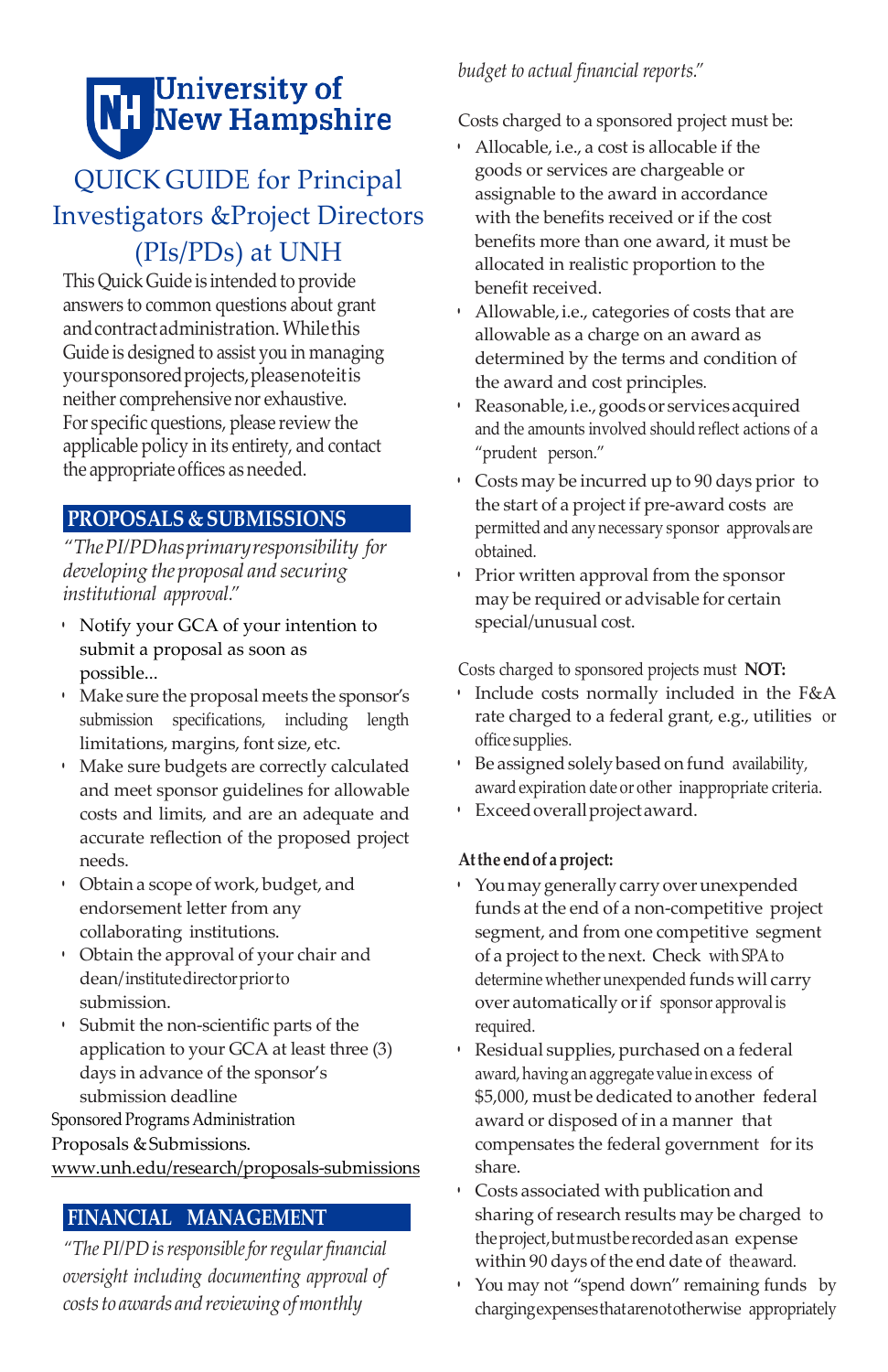charged to the project.

- Final progress, financial and other reports are due no later than 90/120 calendar days after the end of the project period.
- Any remaining overdraft at the end of a project must be covered from nonsponsored sources.
- Youmay not attempt to cover an overdraft on a sponsored project by shifting expenses to another sponsored project.

#### **Cost Transfers: (This process is usually completed by the BSC with PI approval and knowledge)**

- Cost transfers should not be used as a means for managing project funds and shouldonly be used to:
	- Correct an error.
	- Properly allocate an expenditure benefiting more than one sponsored project.
- All cost distributions and corrections of errors should be processed within 90 days, however only transfers to Federal awards are considered **cost transfers**, which are deemed "late cost transfers" when processed over 90 days after the end of the month of the original charge. Late cost transfers require exceptions to the policy which are rare.
- Supporting documentation that provides sufficient information to allow for a clear audit trail.
- Cost transfers to remove incorrect charges from a sponsored project must always be processed, regardless of when they are discovered.
- Cost transfers are highly scrutinized by auditors.

Sponsored Programs Administration ManagingAwards

#### [http://www.unh.edu/research/managin](http://www.unh.edu/research/managing-awards) [g-awards](http://www.unh.edu/research/managing-awards)

#### **EFFORT REPORTING**

"Federal regulations require that the effort devoted to *sponsored projects is appropriately documented, including an annual certification that the salaries chargedare reasonable in relationtotheeffortdevoted to those projects."*

- Complete the Effort Reporting Policy Training.
- Monitor your effort throughout the year, and certify your effort annually

each fall.

- Monitor the effort of postdocs, graduate students, and staff funded by your sponsored projects.
- The amount of salary charged to a sponsored project should generally be consistent with the amount of effort expended on that project.
- The proportion of salary charged to a project may not exceed the amount of effort expended; however, the amount of effort expended on a project may exceed the proportion of salary charged. (Youcannot overcharge the sponsor, but the sponsor can receive more effort than it pays for.)
- Significant variances between projected effort and actual effort of key personnel require sponsor notification.
- Short term fluctuations of effort, such as month-to-month variations, do not require salary adjustment or sponsor notification.
- Teaching, administration, and writing new fundingproposals (unless specifically allowed by the sponsor) may not be charged to a sponsored project.

Sponsored Programs Administration

Effort Reporting and Certification

#### [http://www.unh.edu/research/effort](http://www.unh.edu/research/effort-reporting-and-certification-0)[reporting-and-certification-0](http://www.unh.edu/research/effort-reporting-and-certification-0)

#### **RESEARCHINVOLVINGHUMANS, VERTEBRATE ANIMALS or BIOHAZARDOUSMATERIALS**

#### **Research with Human Subjects:**

- All human subjects' research must be approved by the Institutional Review Board (IRB) priorto commencing, and conducted in accordance with IRB requirements.
- Awarenessofthe regulatorydefinitionsof research and human subjects will facilitate understanding of which activities require IRBreview.
- Investigative activities with humans that include only surveys, observation or other noninvasive research methods must still be approved by the IRB if the definitions of research and human subjects are met.
- The determination as to whether human subject's research requires IRB review can onlybemadebytheIRB.

ResearchIntegrityServices(RIS) Human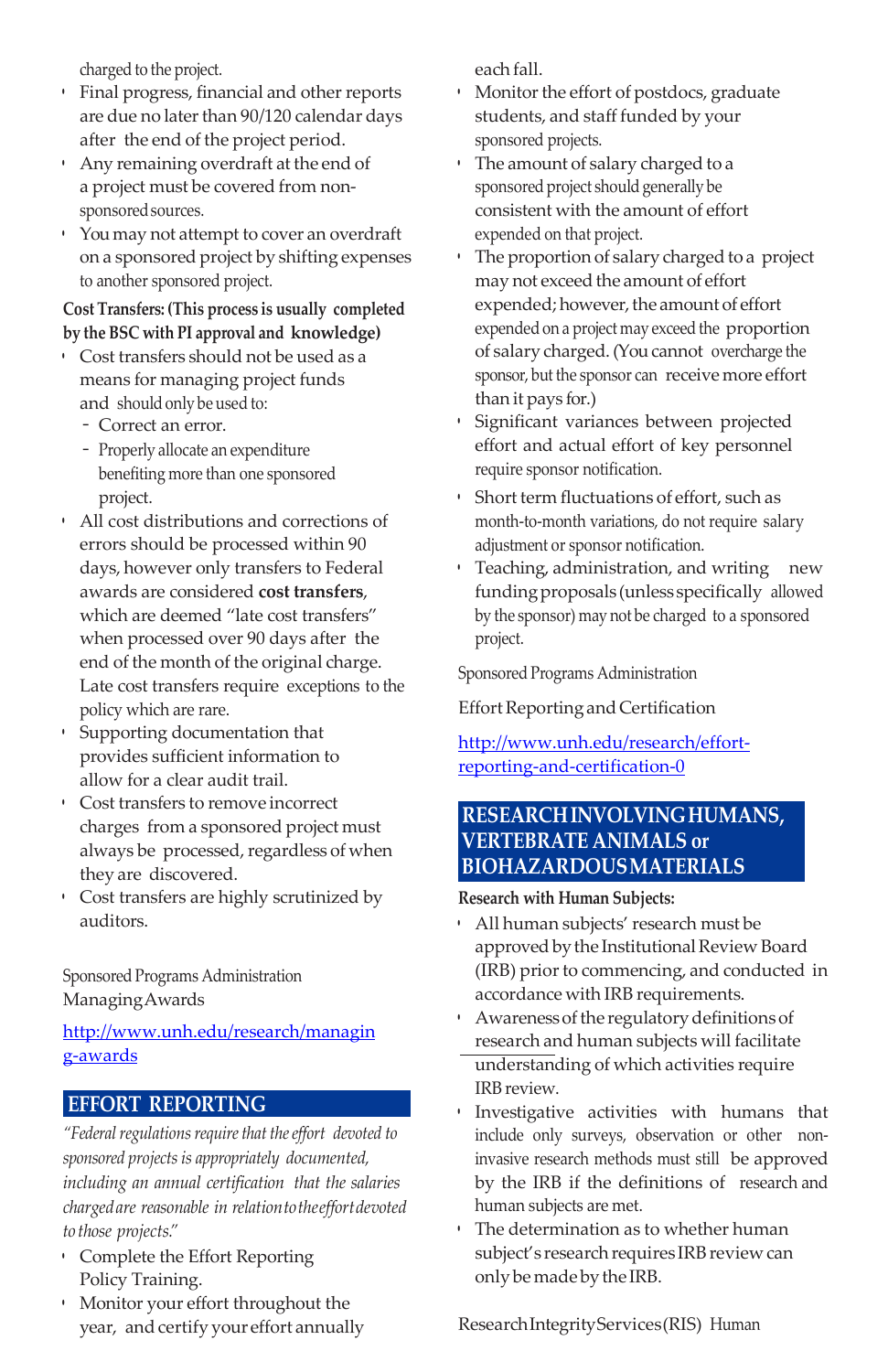Subjects [www.unh.edu/research/human](http://www.unh.edu/research/human-subjects)[subjects](http://www.unh.edu/research/human-subjects)

#### **Research with Vertebrate Animals:**

• At UNH, all activities proposed to involve the care and use of live vertebrate animalsmust be reviewed and receive written, unconditional approval from the Institutional Animal Care and Use Committee(IACUC)before commencing.

ResearchIntegrityServices(RIS) Animal Care and Use [www.unh.edu/research/animal-care-use](http://www.unh.edu/research/animal-care-use)

#### **Research involving Biohazardous Materials:**

• At UNH, all activities proposed to involve the use of biohazardous materials must be reviewed and approved by the Institutional Biosafety Committee.

Institutional Biosafety Committee (IBC) [http://www.unh.edu/research/institution](http://www.unh.edu/research/institutional-biosafety-committee-ibc) [al-biosafety-committee-ibc](http://www.unh.edu/research/institutional-biosafety-committee-ibc)

#### **EXPORT CONTROLS**

"UNHintendstocomplyfullyandcompletely with allU.S.exportcontrollawsandregulations,including thoseimplementedbytheU.S. Departmentof CommercethroughitsExport Administration Regulations (EAR) and the U.S. Department of Statethroughits International TrafficinArms Regulations (ITAR)aswell as those used bythe U.S.TreasuryDepartmentthroughitsOfficeof ForeignAssetsControl(OFAC)."

- Consult with the Export Controls Office:
	- When information or items are being transferred outside of the United **States**
	- If project involves travel outside of the United States or collaboration with an international partner(s).
	- Ifinformation is being transferred to a non-U.S. person in the United States.
- $\cdot$  The tangible results of fundamental research, such as prototypes, materials, and samples are subject to U.S. export controls and may require authorization to ship outside of the United States.

Export Controls

[www.unh.edu/research/export-controls](http://www.unh.edu/research/export-controls)

#### **FINANCIAL CONFLICT OF INTEREST IN RESEARCH**

*"Theintentofthispolicy isto identify and eliminate ormanageanypossiblethreatto researchobjectivity attheUniversity.Itisnot meanttodiscourage,but rathertosafeguard thepursuitanddisseminationof knowledge."*

- A conflict of interest is a situation in which the conduct of research could be compromised, or appear to be compromised, by a related financial interest on the part of the PI or other investigators.
- University policy requires investigators to:
	- Disclose their financial interests and the interests of their spouse/domestic partner and dependent children on the appropriate disclosure form(s).
	- Provide updates as the amount or nature of interest changes during the period of performance of supported research.

This process is intended to protect investigators, their sponsored research and other educational and professional activities in which they are engaged, and the university.

Financial Conflict of Interest in Research [http://www.unh.edu/research/conflicts-interest](http://www.unh.edu/research/conflicts-interest-commitment)[commitment](http://www.unh.edu/research/conflicts-interest-commitment)

#### **OVERALL PI/PD RESPONSIBILITIES**

*"The administrative, fiscal and scientific responsibilityfor the management of a sponsored project reside with the Principal Investigator/ Project Director named in the award."*

- The Principal Investigator is responsible for assuring that all key personnel, including themselves, researchers, staff, students, and postdocs, have completed all required trainings.
- Ensures that all information in the proposal is complete, accurate and developed according to commonly accepted practices.

Sponsored Programs Administration